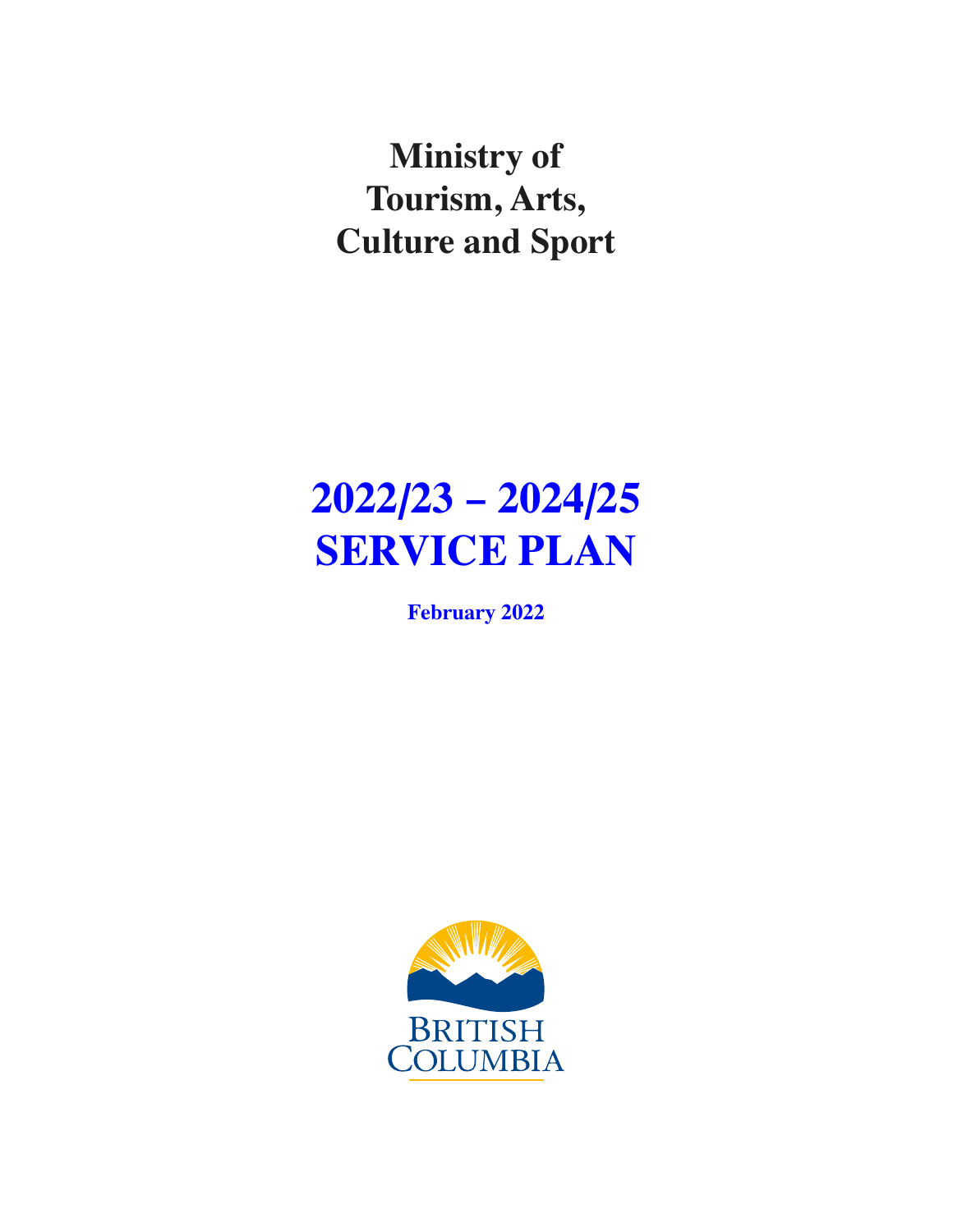For more information on the Ministry of Tourism, Arts, Culture and Sport contact:

Ministry of Tourism, Arts, Culture and Sport PO BOX 9812 STN PROV GOVT VICTORIA, B.C. V8W 9W1

(250) 953-0905

Or visit our website at

[www.gov.bc.ca/tacs](http://www.gov.bc.ca/tacs)

Published by the Ministry of Tourism, Arts, Culture and Sport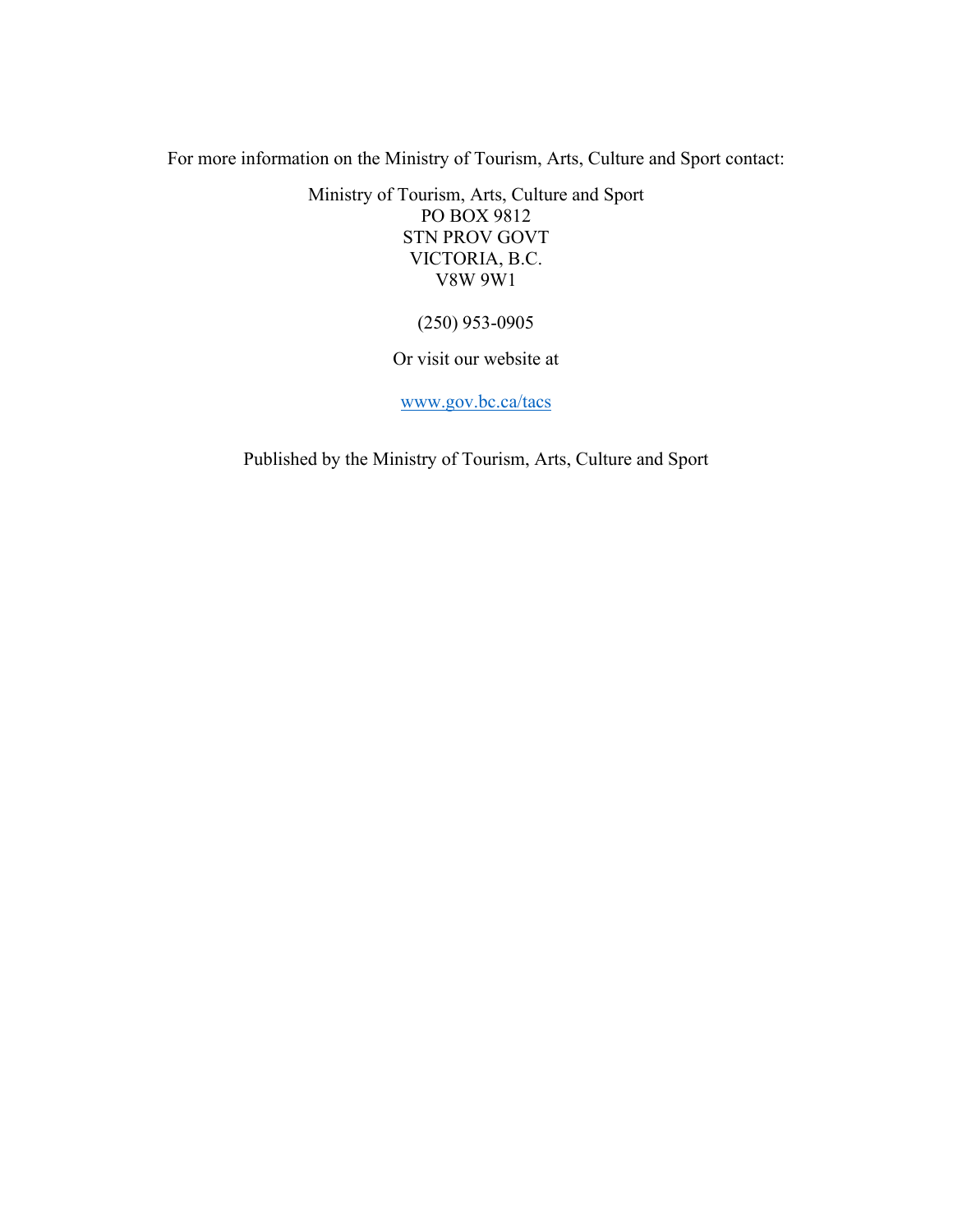### <span id="page-2-0"></span>**Minister's Accountability Statement**



The *Ministry of Tourism, Arts, Culture and Sport 2022/23 – 2024/25 Service Plan* was prepared under my direction in accordance with the *Budget Transparency and Accountability Act*. I am accountable for the basis on which the plan has been prepared.

melantomark

Honourable Melanie Mark Minister of Tourism, Arts, Culture and Sport February 4, 2022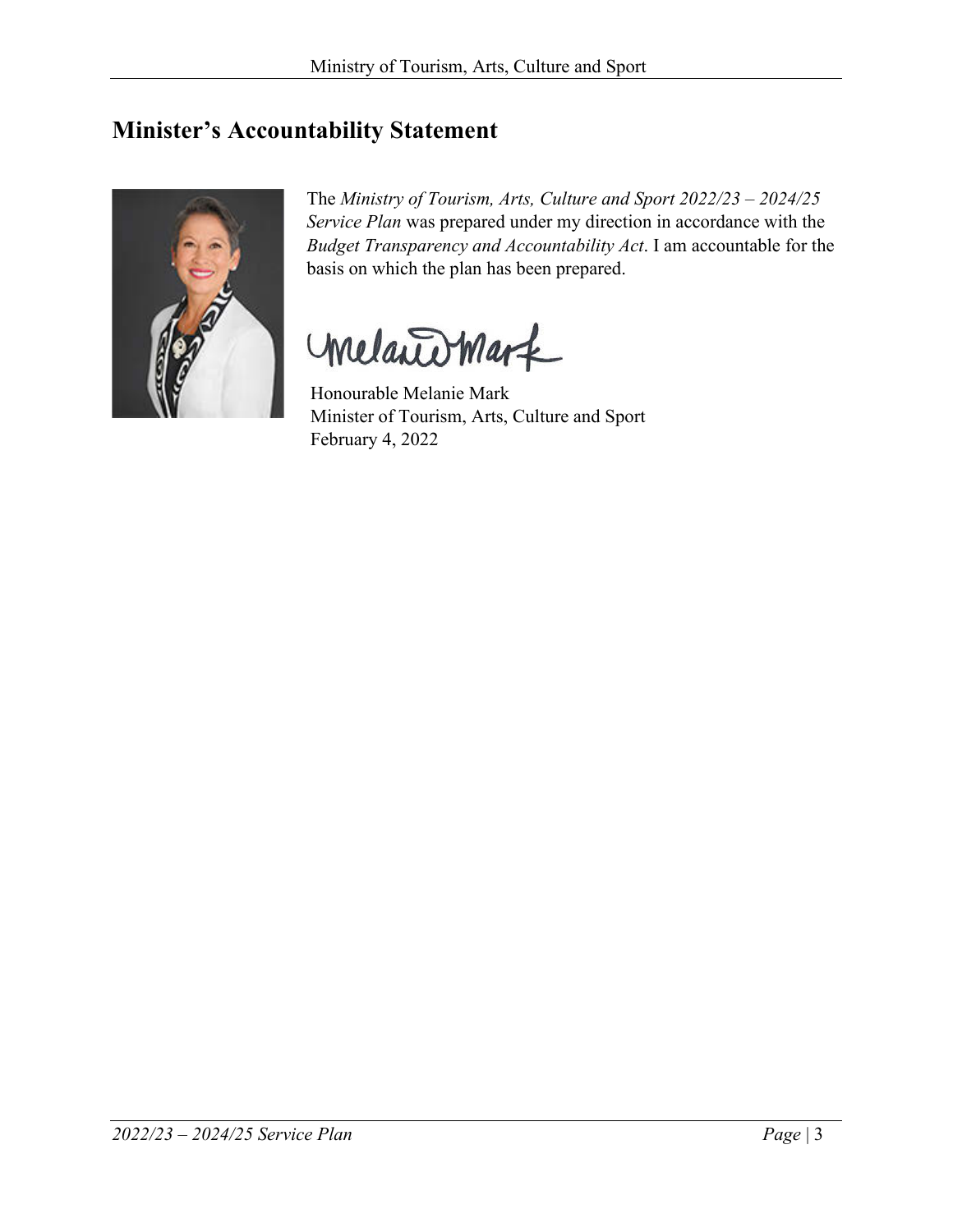## **Table of Contents**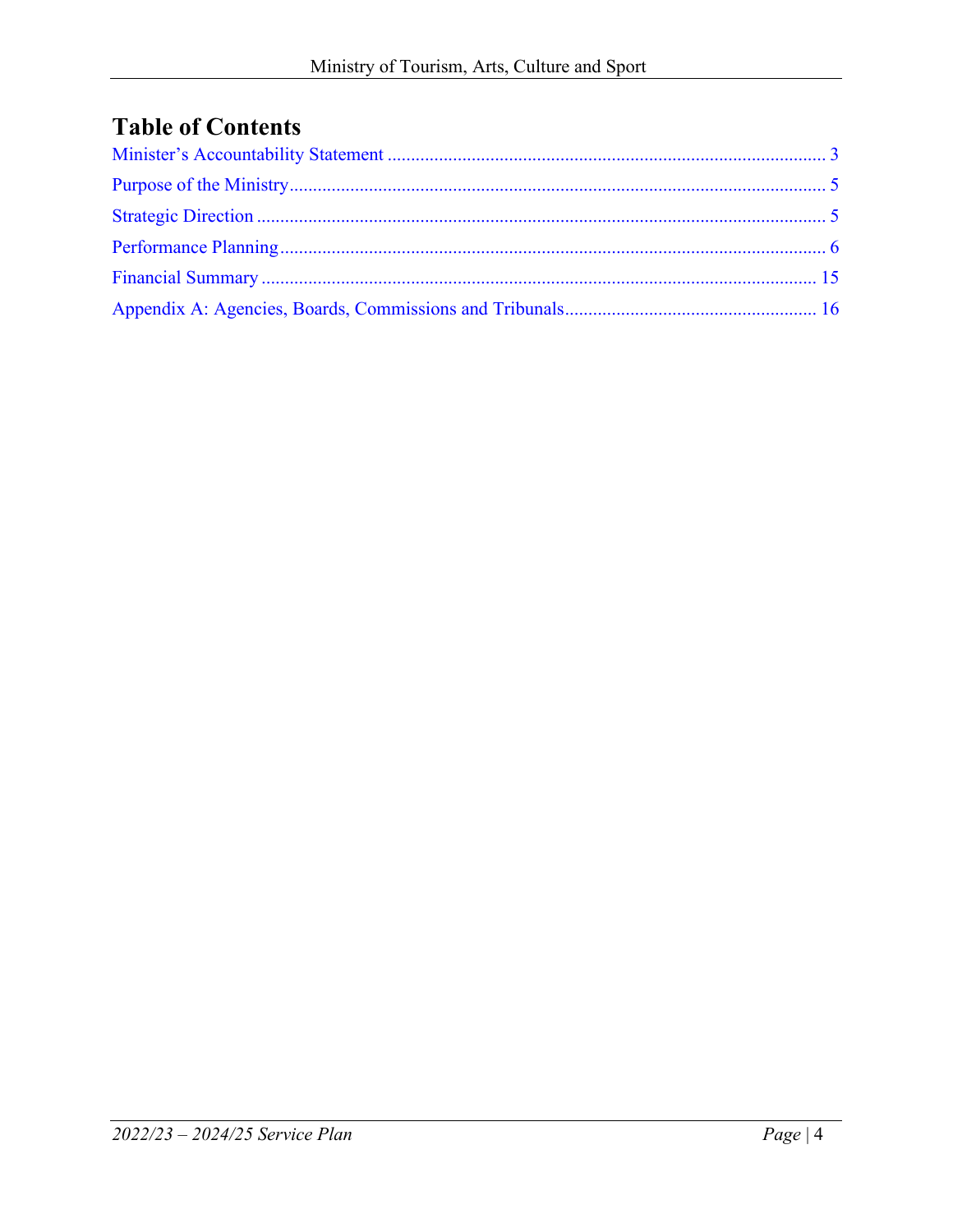## <span id="page-4-0"></span>**Purpose of the Ministry**

The mission of the [Ministry of Tourism, Arts, Culture and Sport is](http://www2.gov.bc.ca/gov/content/governments/organizational-structure/ministries-organizations/ministries/tourism-arts-culture) to promote growth in tourism, and integrate it with the vibrant arts, culture, creative and sport sectors in British Columbia for the benefit of residents, visitors, and investors. The Ministry's work supports welcoming, inclusive communities that value diversity and equitable opportunities for participation in sports, cultural activities, and the arts.

The Ministry oversees five Crown corporations: [Destination BC,](http://www.destinationbc.ca/) the [BC Pavilion](http://www.bcpavco.com/) [Corporation,](http://www.bcpavco.com/) the [Royal BC Museum,](http://royalbcmuseum.bc.ca/) the [Knowledge Network, an](https://www.knowledge.ca/)d the [BC Games Society.](https://www.bcgames.org/) The Ministry also provides oversight to the [Office of the BC Athletic Commissioner.](http://www.bcathleticcommission.ca/Default_Home.aspx)

The Ministry works with the [BC Arts Council](https://www.bcartscouncil.ca/) to support cultural and artistic diversity in the province and with [Creative BC](https://www.creativebc.com/) to grow the economic impact of B.C.'s creative sector, support sustainable employment, and showcase B.C. owned creative content and production capabilities on a global scale. The Ministry also works with [viaSport](http://www.viasport.ca/) to support quality, inclusive and accessible sport across B.C. As of April 1, 2022 the Ministry will also be responsible for the Mountain Resorts, Heritage and Historic places programs.

Delivery of the Ministry's mandate is guided by key legislation, including: *[the Arts Council](https://www.bclaws.gov.bc.ca/civix/document/id/complete/statreg/96019_01) [Act](https://www.bclaws.gov.bc.ca/civix/document/id/complete/statreg/96019_01)*, the *[Athletic Commissioner Act](http://www.bclaws.ca/civix/document/id/complete/statreg/12029_01)*, the *[Destination BC Corp. Act](http://www.bclaws.ca/civix/document/id/complete/statreg/13006_01)*, the *[Museum Act](http://www.bclaws.ca/civix/document/id/complete/statreg/03012_01)*, the *[Pacific National Exhibition Enabling and Validating Act,](https://www.bclaws.gov.bc.ca/civix/document/id/consol16/consol16/00_03076_01)* the *[Knowledge Network](http://www.bclaws.ca/civix/document/id/complete/statreg/07022_01) [Corporation Act](http://www.bclaws.ca/civix/document/id/complete/statreg/07022_01)*, the *[Hotel Guest Registration Act](http://www.bclaws.ca/civix/document/id/complete/statreg/96205_01)*, the *[Hotel Keepers Act](http://www.bclaws.ca/civix/document/id/complete/statreg/96206_01)*, the *[Pacific](http://www.bclaws.ca/civix/document/id/lc/psl/73066_01) [National Exhibition Incorporation Act](http://www.bclaws.ca/civix/document/id/lc/psl/73066_01)* and the *[Tourism Act](http://www.bclaws.ca/Recon/document/ID/freeside/00_96453_01)*.

## <span id="page-4-1"></span>**Strategic Direction**

In 2022/2023, the Government of British Columbia will continue its whole-of-government response to the COVID-19 pandemic with a focus on protecting the health, social and economic well-being of British Columbians. Building on our economic, environmental, and social strengths while looking to seize opportunities to improve outcomes for all British Columbians will be an important aspect of each ministry's work as we respond to COVID-19 and recover from devastating floods and wildfires. The policies, programs and projects developed over the course of this service plan period will align with the five foundational principles established by Government in 2020: putting people first; working toward lasting and meaningful reconciliation; supporting equity and anti-racism; ensuring a better future through fighting climate change and meeting our greenhouse gas reduction targets; and supporting a strong, sustainable economy that works for everyone.

This 2022/23 service plan outlines how the Ministry of Tourism, Arts, Culture and Sport will support the government's priorities including the foundational principles listed above and selected action items identified in the November 2020 Minister's Mandate Letter.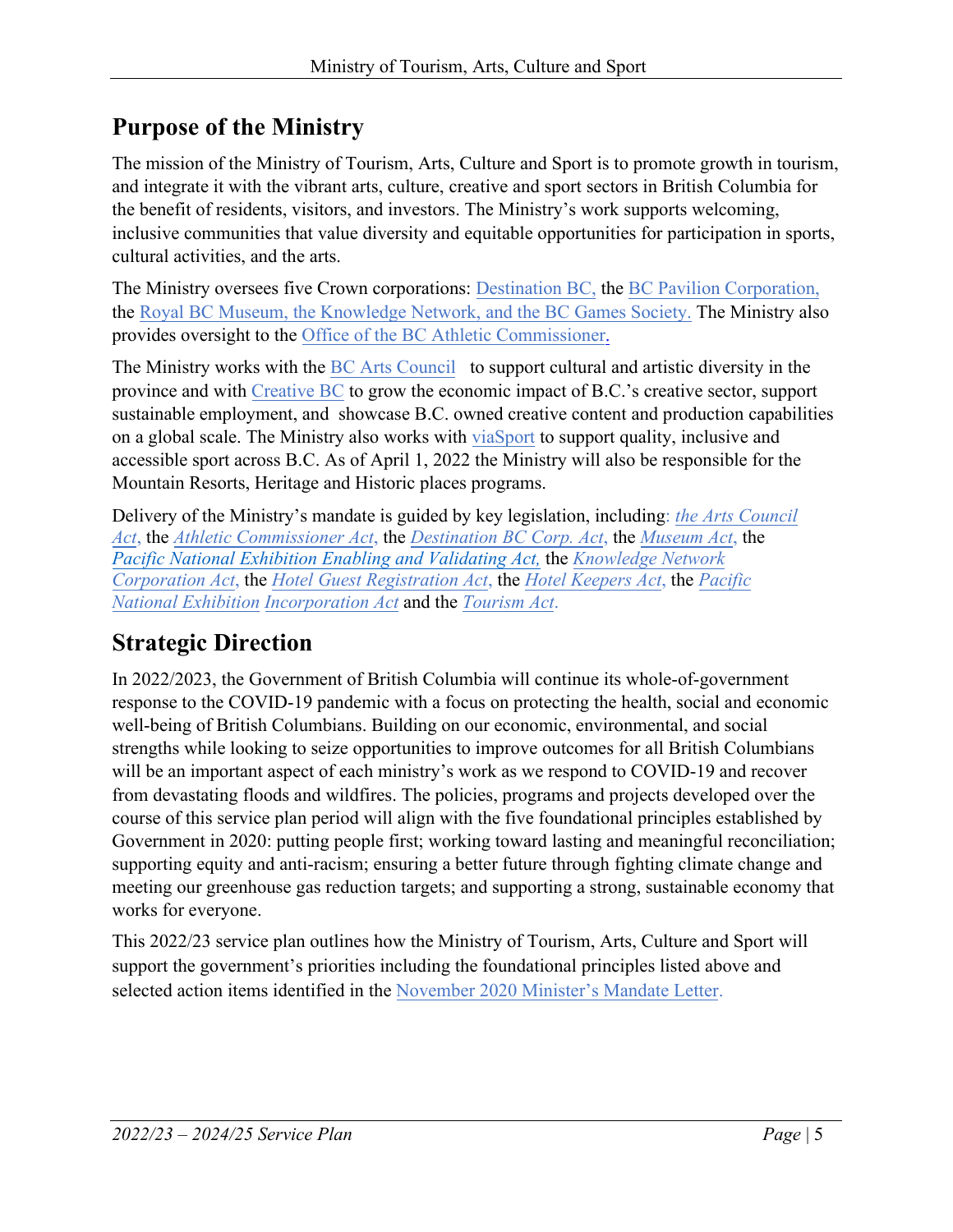## <span id="page-5-0"></span>**Performance Planning**

#### **Goal 1: Support the resiliency and sustainable growth of British Columbia's tourism economy.**

World-wide restrictions on travel and gatherings because of the ongoing global pandemic have resulted in a significant decrease in tourism business and employment in British Columbia and latent demand for a return to travel by consumers. In addition, the compounding impacts of recent climate events including wildfire, floods, and mudslides have further hampered the tourism sector's recovery. While the Province rebuilds, it is expected to take another two to three years for tourism revenues to return to pre-pandemic levels.

#### **Objective 1.1: Work to ensure B.C.'s tourism sector is resilient and able to compete globally.**

The resilience of B.C.'s tourism sector is grounded in benefits for people and communities, opportunities to contribute to a cleaner future, and sustainable growth. B.C.'s competitive position in the global tourism marketplace is bolstered by the Ministry's strategic tourism investments and through its work with the Destination BC and PavCo Crown Corporations as well as through effective partnerships with industry to re-establish visitation from target markets.

#### **Key Strategies**

- Implement policies and programs and continue to market B.C. as a destination of choice to support the continued recovery and long-term resiliency of the tourism sector.
- Deliver on the provincial tourism priorities outlined in the Strategic Framework for [Tourism in B.C.](https://www2.gov.bc.ca/assets/gov/tourism-and-immigration/tourism-industry-resources/our-tourism-strategy/welcoming_visitors_benefiting_locals_working_together_-_final.pdf)
- Build on the new, closer relationship with Mountain Resorts and Heritage as part of this broader sector strategy.
- Continue to invest in destination development and tourism infrastructure to enhance and promote visitor experiences and foster community vitality.
- Continue to partner with Indigenous Peoples and communities to support tourism economic development following the principles of self-determination.
- Champion leading human resources practices that support the tourism sector's efforts to address recruitment and retention challenges and promote the variety of job opportunities.

| <b>Performance Measure(s)</b>      | 2021/22  | 2022/23 | 2023/24       | 2024/25       |
|------------------------------------|----------|---------|---------------|---------------|
|                                    | Forecast | Target  | <b>Target</b> | <b>Target</b> |
| 1.1a B.C. tourism industry revenue | $0\%$    | $+50\%$ | $+60\%$       | $+10\%$       |

Data source:

<sup>1</sup>BC Stats. Measured on a calendar year basis.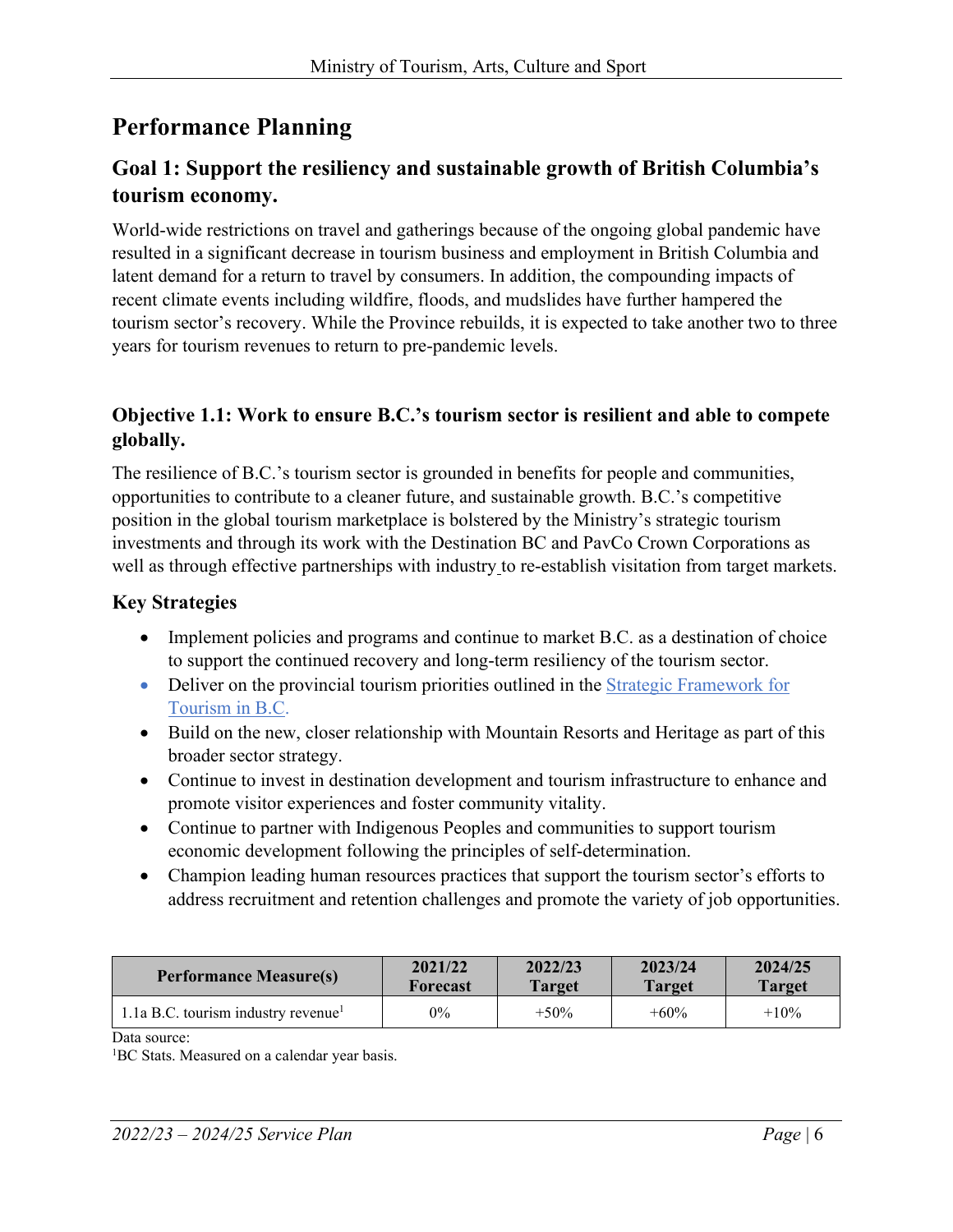#### **Linking Performance Measure to Objective**

Annual growth in Provincial tourism revenue is a fundamental measure of economic success. It measures the money received by businesses, individuals, and governments due to tourism activities. This is important to measuring the success of efforts to increase tourism postpandemic. However annual growth during ongoing states of emergency is not realistic, instead the focus over the next couple of years will be on providing short-term relief, pivoting to emphasize domestic tourism, and investing in initiatives to support longer-term recovery efforts through such programs as destination development.

#### **Discussion**

Tourism industry revenue serves as an overall indicator for the growth of the tourism sector. Industry revenue increases were limited in 2021/22 due to summer wildfires, fall flooding, and other weather events combined with travel restrictions for domestic and international visitors and health and safety guidelines to limit the impact of the COVID-19 pandemic. For 2022/23 and beyond, the targets for tourism revenue growth have been revised based on updated Destination BC forecasts for the recovery of international markets.

#### **Objective 1.2: Support the B.C. tourism sector to recover from the pandemic by promoting and expanding a safe return to event hosting.**

The occurrence and economic impact of events was significantly impacted due to travel and gathering restrictions from the COVID-19 pandemic. Supporting the resumption and reactivation of events throughout B.C. encourages overnight visits and extended stays, as well as geographical and seasonal dispersion. Events and festivals provide activities and experiences that not only benefit visitors but provide value to residents and assist in making B.C. communities vibrant places to live. Business events make a significant contribution to the overall provincial economy and are economic catalysts to the vitality of many cities bringing expertise, ideas and people from around the world, promoting innovation leading to investment in key sectors, and ultimately spurring economic growth.

- Invest in the reactivation of events that increase economic activity and reconnect people through sport, arts, culture and commerce.
- Provide funding to start-up  $\&$  established events and to support bid preparation
- Rebuild confidence and drive bookings in B.C.'s business events and conferences industry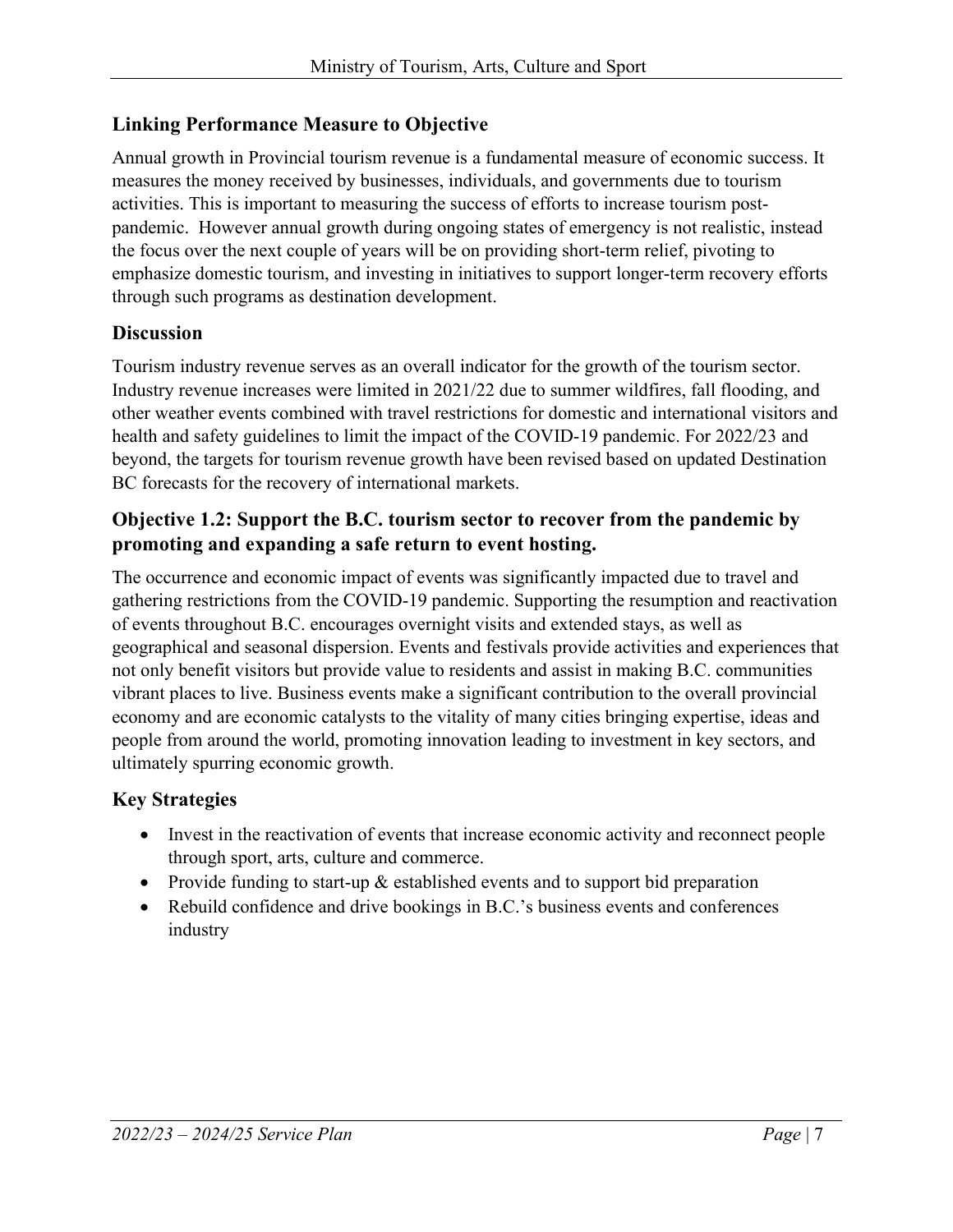| <b>Performance Measure(s)</b>                                                                                                                                                                                              | 2020/21         | 2021/22         | 2022/23                | 2023/24                | 2024/25                |
|----------------------------------------------------------------------------------------------------------------------------------------------------------------------------------------------------------------------------|-----------------|-----------------|------------------------|------------------------|------------------------|
|                                                                                                                                                                                                                            | <b>Baseline</b> | <b>Forecast</b> | <b>Target</b>          | <b>Target</b>          | <b>Target</b>          |
| 1.2a Number of events hosted<br>through the Tourism Events<br>Program <sup>1</sup> , BC Arts Council<br>funding <sup>2</sup> ; Amplify BC <sup>3</sup> ; and<br>Hosting BC and Major Sport<br>Events Program <sup>4,</sup> | 162             | 367             | Maintain or<br>improve | Maintain or<br>improve | Maintain or<br>improve |

Data source:

<sup>1</sup>Internally compiled Tourism Sector Strategy Division Data – 21 events in 2020/21 and 7 forecasted for 2021/22.<br><sup>2</sup>Internally compiled BC Arts Council (Professional Festivals & Community Festivals) – 142 events in 2020/2 <sup>2</sup>Internally compiled BC Arts Council (Professional Festivals & Community Festivals) – 142 events in 2020/21 and 130 forecasted for 2021/22.

<sup>3</sup>New addition to performance measure recognizing government funding provided to Creative BC for this program supports events. Internally compiled Amplify BC data from Creative BC – 95 events in 2020/21 and 100 forecasted for 2021/22.

<sup>4</sup>Measure is comprised of internally compiled data from the Hosting BC and Major Sport Events Program - 0 events in 2020/21 and 130 events across the two sport grant programs forecasted for 2021/22.

#### **Linking Performance Measure to Objective**

As the sector recovers, a greater number of events will be able to proceed. This will provide more opportunity for economic activity in local communities and support positive mental health outcomes for more British Columbians. Tourism will benefit as British Columbians and visitors are attracted to events beyond their communities.

#### **Discussion**

One-time investments by the Ministry are designed to accelerate recovery of the tourism, arts and culture sectors. The \$29-million Festivals, Fairs and Events Recovery Program will significantly influence the size and number of events being held in communities across British Columbia in 2021/22. In addition, the Business Events Grant Program will assist with the reactivation of meetings, conventions, and exhibitions to position B.C. as a safe, world-class, event hosting jurisdiction once again. Annual programs such as the Tourism Event Program and Hosting BC are being reactivated to support event planning beyond 2022/23 for events such as the Vancouver stop on the World Rugby Sevens Series. This builds on investments made by government to support venues and businesses critical to putting on events through the Major Anchor Attractions Program and Small and Medium-sized Business Recovery Grant Program.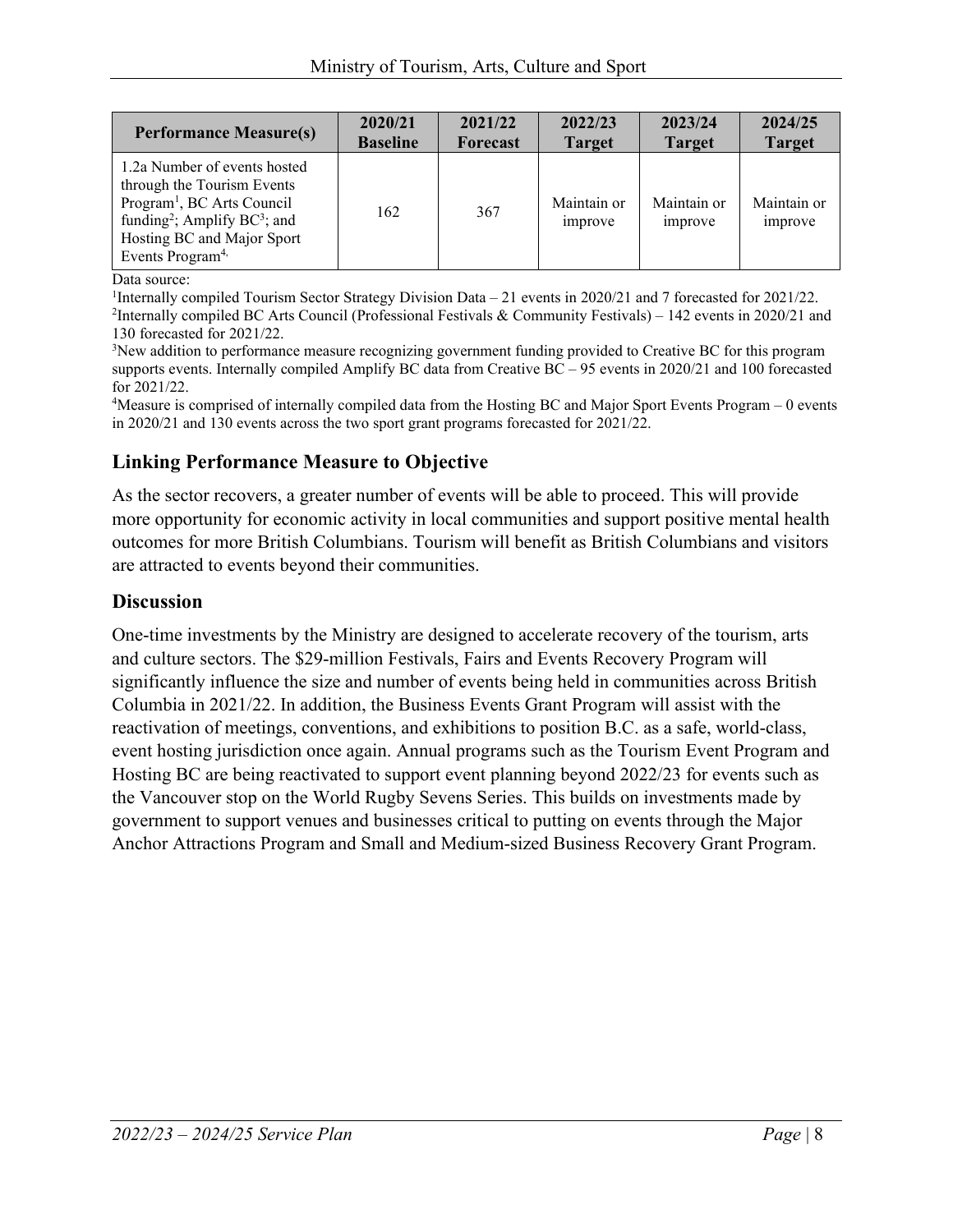#### **Goal 2: Support creative, arts and culture organizations and artists to help develop British Columbia's creative economy.**

#### **Objective 2.1: Support arts and culture development in British Columbia so that the sector is vibrant, resilient, and recognized for creative excellence.**

#### **Key Strategies**

- Improve access to funding for historically underserved artists, cultural practitioners, and arts and culture organizations.
- Invest in arts supports for Indigenous artists and organizations, as well as build cultural competency for non-Indigenous organizations to support reconciliation.
- Invest in programs that support sector recovery, increase equity practices in the sector and community connectedness through arts and culture.
- Explore how to connect the work of heritage and historic sites to support this objective

| <b>Performance Measure(s)</b>                                                        | 2020/21<br><b>Baseline</b> | 2021/22<br><b>Forecast</b> | 2022/23<br><b>Target</b> | 2023/24<br><b>Target</b> | 2024/25<br><b>Target</b> |
|--------------------------------------------------------------------------------------|----------------------------|----------------------------|--------------------------|--------------------------|--------------------------|
| 2.1a Number of BC Arts Council<br>grants awarded                                     | 2,037                      | 1,885 <sup>1</sup>         | Maintain or<br>exceed    | Maintain or<br>exceed    | <b>TBD</b>               |
| 2.1b Number of artists and arts<br>organizations supported by the BC<br>Arts Council | 1,213                      | 1,100 <sup>1</sup>         | Maintain or<br>exceed    | Maintain or<br>exceed    | <b>TBD</b>               |

Data source:

1 Forecast is expected to be lower as the Microgrant program in 2020/21 was a one-time program for COVID-19 pandemic relief with numerous small grants.

#### **Linking Performance Measure to Objective**

The vibrancy, resilience, and creative excellence of the sector is supported by the Arts and Culture Division through programs that are equitable, accessible, and reflect the diversity of British Columbians. Increasing the number of funded artists and arts organizations in B.C. will expand the reach of BC Arts Council funding while increasing equity, access and diversity practices in the sector. This will be guided by the use of analysis looking at the distribution and impact on different groups of people with different identify factors. Together these measures better reflect the diversity, distribution and range of impacts of BC Arts Council funding.

#### **Objective 2.2: Invest in cultural infrastructure.**

- Invest in arts infrastructure projects.
- Continue the modernization of the Royal BC Museum, including establishing the Collections and Research Building in Colwood.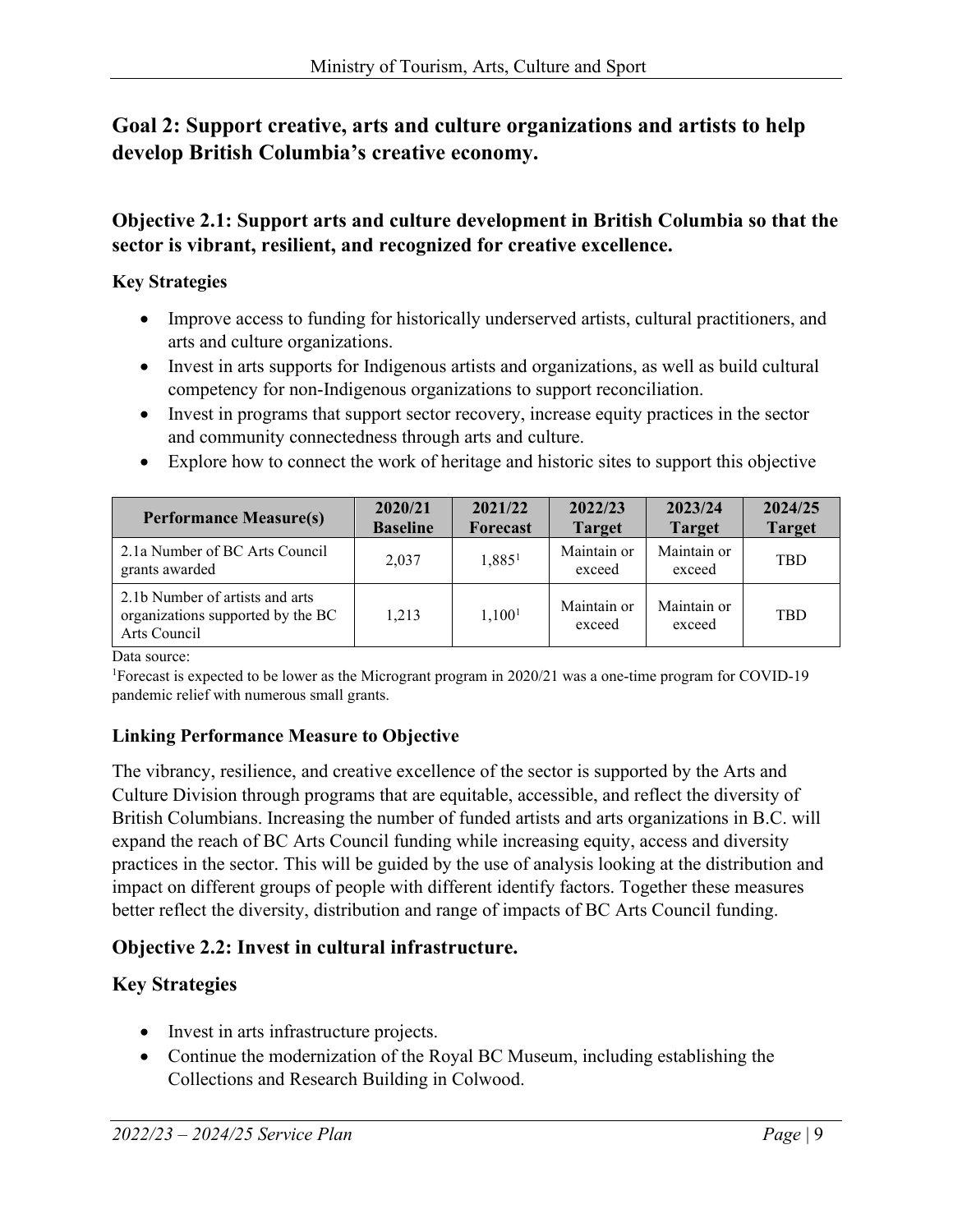- Continue development of a Chinese Canadian Museum of B.C. to highlight both the past and present significant contributions of Chinese Canadians to society.
- Start work to create a museum to document the history, art, and contributions of South Asian people in B.C.
- Support the redevelopment of the Jewish Community Centre of Greater Vancouver.

| <b>Performance Measure(s)</b>                                                   | 2020/21         | 2021/22         | 2022/23       | 2023/24       | 2024/25       |
|---------------------------------------------------------------------------------|-----------------|-----------------|---------------|---------------|---------------|
|                                                                                 | <b>Baseline</b> | <b>Forecast</b> | <b>Target</b> | <b>Target</b> | <b>Target</b> |
| 2.2 Number of organizations<br>supported for capital<br>infrastructure projects | 99 <sup>1</sup> | $75^{2}$        | $75+$         | $75+$         | $75+$         |

Data source: BC Arts Council and Ministry of Tourism, Arts, Culture and Sport.

<sup>1</sup>BC Arts Council Arts Infrastructure Program (97) plus Royal BC Museum and Chinese Canadian Museum<br><sup>2</sup>BC Arts Council Arts Infrastructure Program (72) plus Royal BC Museum: Jewish Community Centre of G <sup>2</sup>BC Arts Council Arts Infrastructure Program (72) plus Royal BC Museum; Jewish Community Centre of Greater Vancouver and Chinese Canadian Museum.

#### **Linking Performance Measure to Objective**

Investing in arts infrastructure projects in B.C. supports the economic recovery of the arts and culture sector from the impacts of the COVID-19 pandemic, wildfires, flooding, and other severe weather events. Infrastructure projects can continue to support artistic innovation, creativity, equity, diversity, accessibility, reconciliation, and engagement in communities across B.C.

#### **Discussion**

The Minister's mandate letter commitments related to arts and culture infrastructure support the creation of dedicated arts and culture spaces and the renovation of existing spaces, as well as investments in large cultural infrastructure projects. The measure also includes the number of direct investments made by the Ministry towards other infrastructure projects. Updated guidelines for the Arts Infrastructure Program now allows for a maximum grant of \$250,000, increased from \$75,000. There is a projected decrease in the number of grants to be issued from 97 in 2020/21 (plus two additional large cultural infrastructure projects - RBCM and Chinese Canadian Museum) to 72 in 2021/22 (plus three additional large infrastructure projects - RBCM, CCM, and Jewish Community Centre) as fewer but larger value grants are expected.

#### **Objective 2.3: Implement initiatives to support B.C.'s creative sector companies and workforce to recover from the impacts of COVID-19 pandemic and further the creation, production and monetization of commercial creative products.**

- Support Creative BC and the Knowledge Network to enable a strong recovery of B.C.'s creative sector and continue to advocate for a fair share of funding for B.C.'s creators from federal government programs, including COVID-19 recovery supports.
- Prioritize funding allocations for equity deserving creative professionals and businesses, through Creative BC's programs and Knowledge Network's commissioning efforts and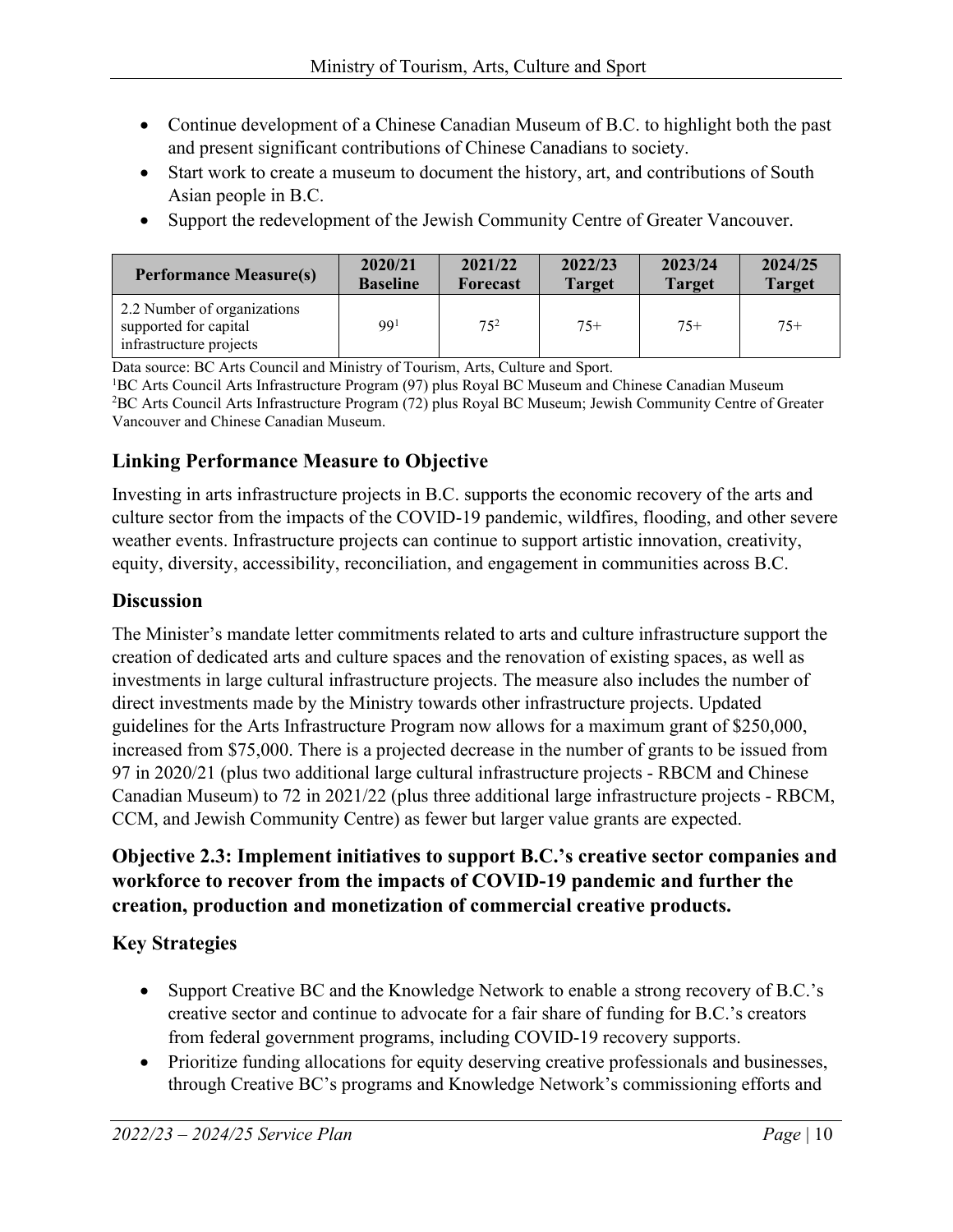pursue opportunities to increase labour market participation of underrepresented and marginalized groups.

- Lead cross-ministry and intergovernmental coordination, policy development and research to support the sustainability of B.C.'s creative sector.
- Work across government to explore the long-term competitiveness of the visual effects industry and, more broadly, the creative technology sector.
- Continue to deliver upon the three-year Amplify BC commitment to protect BC venues, companies and artists, and to ensure the music sector's strong recovery from COVID-19.

| <b>Performance</b>                                                                            | 2020/21                           | 2021/22                           | 2022/23                | 2023/24                | 2024/25                |
|-----------------------------------------------------------------------------------------------|-----------------------------------|-----------------------------------|------------------------|------------------------|------------------------|
| <b>Measure(s)</b>                                                                             | <b>Baseline</b>                   | <b>Forecast</b>                   | <b>Target</b>          | <b>Target</b>          | <b>Target</b>          |
| 2.3a Value of annual<br>economic contribution<br>across B.C.s creative<br>sector <sup>1</sup> | \$4.44B<br>Total GDP <sup>2</sup> | \$4.44B<br>Total GDP <sup>3</sup> | Maintain or<br>improve | Maintain or<br>improve | Maintain or<br>improve |

<sup>1</sup> Data Source: Internally compiled statistics from Creative BC's Creative Industries Economic Results Assessment (CIERA).

 ${}^{2}$ In 2020/21 the baseline was revised from \$4.85B to \$4.44B total GDP. CIERA is updated on an annual basis. Changes reflect refinements to federal public data sets from Statistics Canada. These refinements have been applied to 2020/21 baseline data to ensure historical consistency and comparability. The 2020/21 CIERA data will be published by Creative BC in February 2022.

3 Note: A target of maintaining or improving is due to the significant impacts of the pandemic on the sector. It also reflects its resilience despite facing many challenges.

#### **Linking Performance Measure to Objective**

This measure reflects the cumulative impact of the Province's investment in both supporting foreign production and developing B.C.-owned intellectual property (IP) through Creative BC programs and tax incentives. These efforts result in expanded global market reach, increased regional film activity, and more employment opportunities. These investments also generate the products that leverage federal and private sector funding and ensure future growth in B.C.'s creative sector.

#### **Goal 3: Ensure accessible, safe and inclusive sport opportunities for all British Columbians while supporting economic and social development.**

#### **Objective 3.1: Collaborate with communities and partners to reduce barriers to inclusivity in sport and increase participation opportunities.**

- Implement *[Pathways to Sport: A Strategic Framework for Sport in British Columbia](https://www2.gov.bc.ca/assets/gov/sports-recreation-arts-and-culture/sports/bc_sport_framework.pdf)  [2020-2025](https://www2.gov.bc.ca/assets/gov/sports-recreation-arts-and-culture/sports/bc_sport_framework.pdf)*, with an enhanced focus on helping the sector recover from the COVID-19 pandemic.
- Invest in the [Indigenous Sport, Physical Activity and Recreation Council](https://isparc.ca/) (ISPARC) to reach and empower Indigenous youth across the province.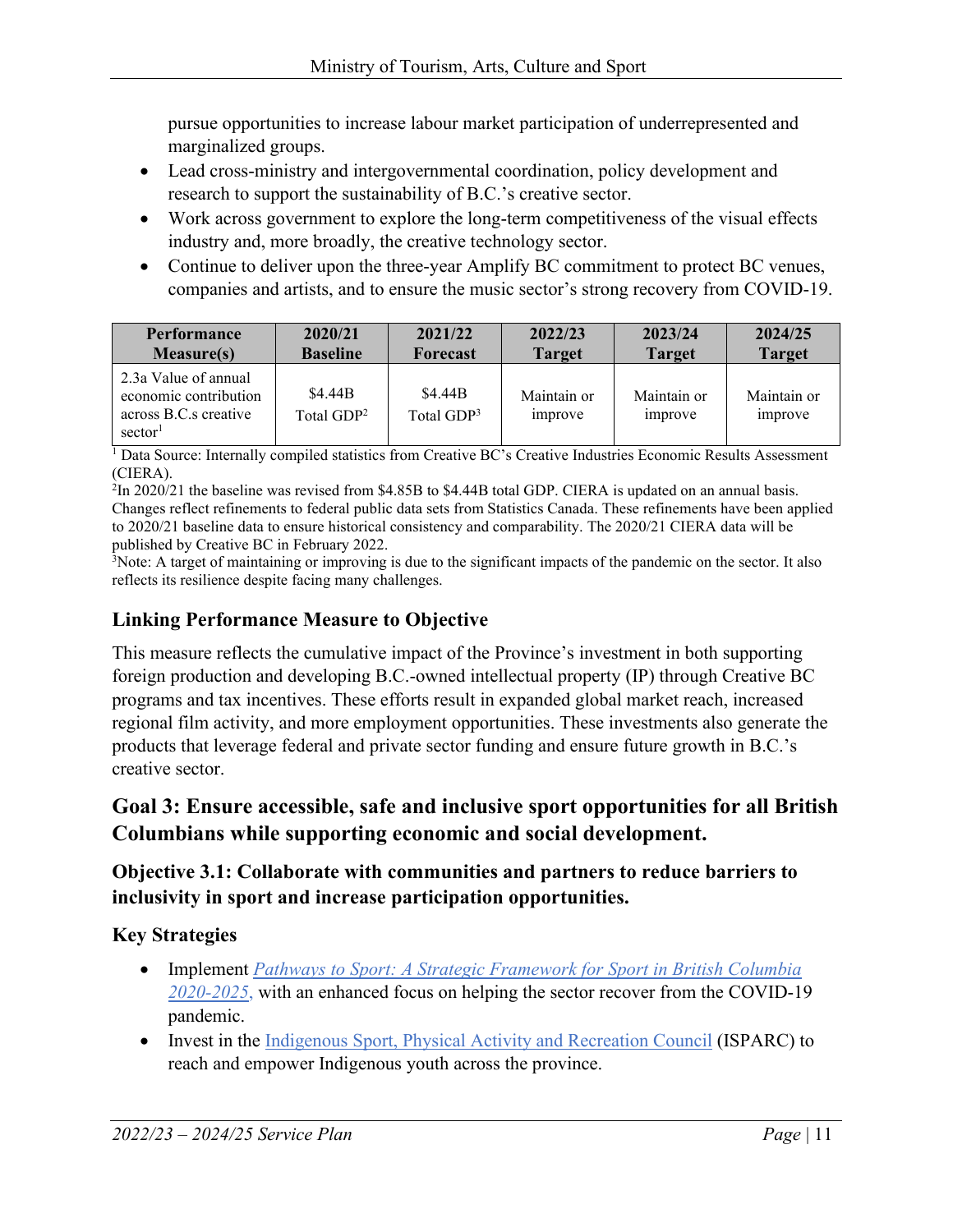- Provide grant and funding opportunities for organizations and communities providing sport programs for targeted populations, including girls and women, low-income families, individuals with a disability, new Canadians, kids in care and the 55+ population.
- Promote gender equity at all levels of participation and leadership by providing support and resources for organizations that are committed to reaching gender equity in sport.
- In partnership with viaSport, implement programing that addresses harassment and abuse in sport to foster safe and inclusive environments for sport in B.C.

| <b>Performance Measure(s)</b>                                                                                                                         | 2020/21         | 2021/22  | 2022/23       | 2023/24       | 2024/25       |
|-------------------------------------------------------------------------------------------------------------------------------------------------------|-----------------|----------|---------------|---------------|---------------|
|                                                                                                                                                       | <b>Baseline</b> | Forecast | <b>Target</b> | <b>Target</b> | <b>Target</b> |
| 3.1a Number of children, from<br>population groups typically<br>underrepresented in sport,<br>reached through targeted sport<br>programs <sup>1</sup> | 12,500          | 15,000   | 25,000        | 30,000        | 36,000        |

Data source:

<sup>1</sup> Total number of children reached through programs delivered by the Indigenous, Sport, Physical Activity and Recreation Council (ISPARC), KidSport BC, and the After School Sport and Arts initiative administered by MTACS. Baseline data is from ISPARC's 2020/21 Annual Report, KidSport BC's 2020 Annual Report, and ASSAI reporting from the 2020/21 school year, representing pre-pandemic numbers. Many sport programs were not available throughout the pandemic and restart continues to be delayed. Monitoring will be required as programs return to full activity and shift to meet post-pandemic needs.

#### **Linking Performance Measure to Objective**

Supporting children and youth from population groups typically underrepresented in sport, including working with the Indigenous Sport, Physical Activity and Recreation Council to support reconciliation through sport, is a priority for the Ministry as identified in *Pathways to Sport: A Strategic Framework for Sport in British Columbia 2020-2025.* Monitoring how targeted programs are reaching underrepresented population groups provides an important indication of the work that is being done to ensure sport is inclusive for all.

#### **Discussion**

This performance measure tracks the number of children and youth reached through three targeted initiatives intended to increase sport participation opportunities for these population groups. This measure does not include children and youth from key populations reached through other mainstream sport programming. The on-going impacts of COVID-19 made it more challenging than originally anticipated to get sport programs up and running at full capacity, particularly in Indigenous communities. Looking forward, targets have been adjusted to reflect the work that is required to re-engage communities and individuals across the province in sport.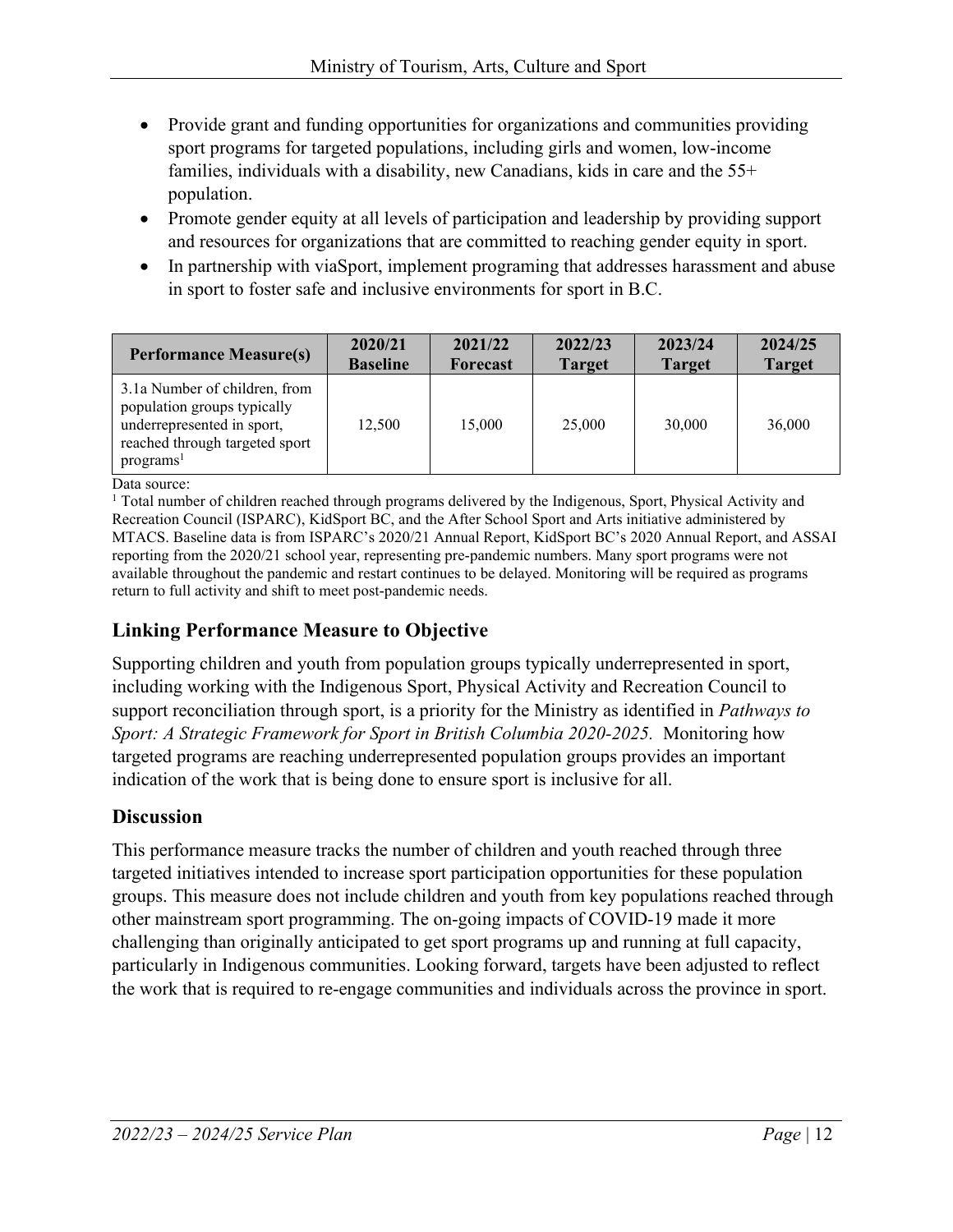#### **Objective 3.2: Support sport in communities across the province and provide opportunities for athletes, coaches and officials to develop and compete close to home**

#### **Key Strategies**

- Invest in sport hosting opportunities that will support economic recovery in communities across the province.
- Promote the BC Summer and BC Winter Games and the 55+ Games as opportunities to support athlete development and provide host communities with opportunities to profile their communities and build event-hosting capacity to support future economic development.
- Enhance development opportunities for targeted groups, including athletes with a disability, girls and women, underprivileged youth, Indigenous athletes and the LGBTQ2+ community.
- Celebrate the achievements and contributions of B.C. athletes, coaches and volunteers through awards such as the Premier's Awards for Indigenous Youth Excellence in Sport.

| <b>Performance Measure(s)</b>                                      | 2020/21         | 2021/22         | 2022/23       | 2023/24       | 2024/25       |
|--------------------------------------------------------------------|-----------------|-----------------|---------------|---------------|---------------|
|                                                                    | <b>Baseline</b> | <b>Forecast</b> | <b>Target</b> | <b>Target</b> | <b>Target</b> |
| 3.1a Number of communities that<br>host sport events $\frac{1}{1}$ |                 |                 | 40            | 45            | 45            |

Data source:

<sup>1</sup>Major Events Program and Hosting BC.

<sup>2</sup>Due to COVID-19 related restrictions on gatherings and events throughout 2020/21, all events were cancelled or postponed. In 2019/20, prior to COVID-19 related restrictions, 43 communities hosted sport events across B.C. A gradual return to event hosting is expected as restrictions begin to ease in 2021/2*2* and beyond.

#### **Linking Performance Measure to Objective**

Sport event hosting supports economic development in communities across the province and provides valued opportunities for B.C. athletes in pursuit of the podium to compete locally. The Ministry's Major Event Program supports single-sport competitive events, usually aligned with a national sport organization. The Hosting BC program, administered by viaSport, supports smaller, regional sport events.

#### **Discussion [Optional]**

This performance measure was developed to help track the distribution of sport events supported by the Ministry. Measuring the number of communities that host sport events supported by Ministry funded programs tracks progress towards ensuring communities and athletes throughout the province are able to realize the benefits associated with sport event hosting and help support economic recovery. This measure also supports the Event Hosting objective in the Strategic Framework for Sport to ensure that sport contributes to the social and economic objectives of communities throughout B.C. Sport events did not resume as early in 2021/22 as originally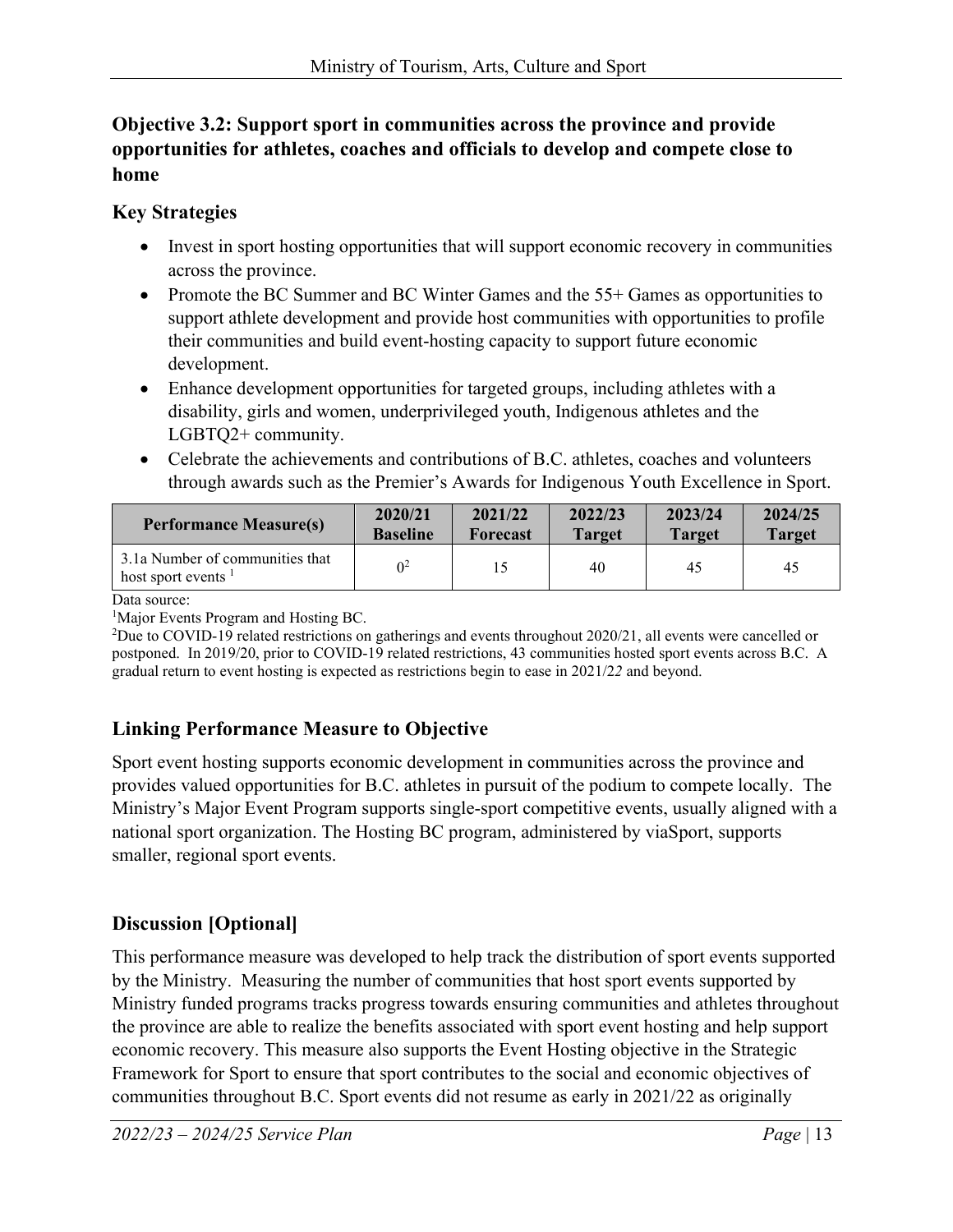forecast, leading to a decrease in the number of communities reached. However, the interest in hosting sport events that has been demonstrated by communities and event organizers in the second half of 2021/22 has led to more optimistic targets for the return of sport event hosting in 2022/23 and beyond.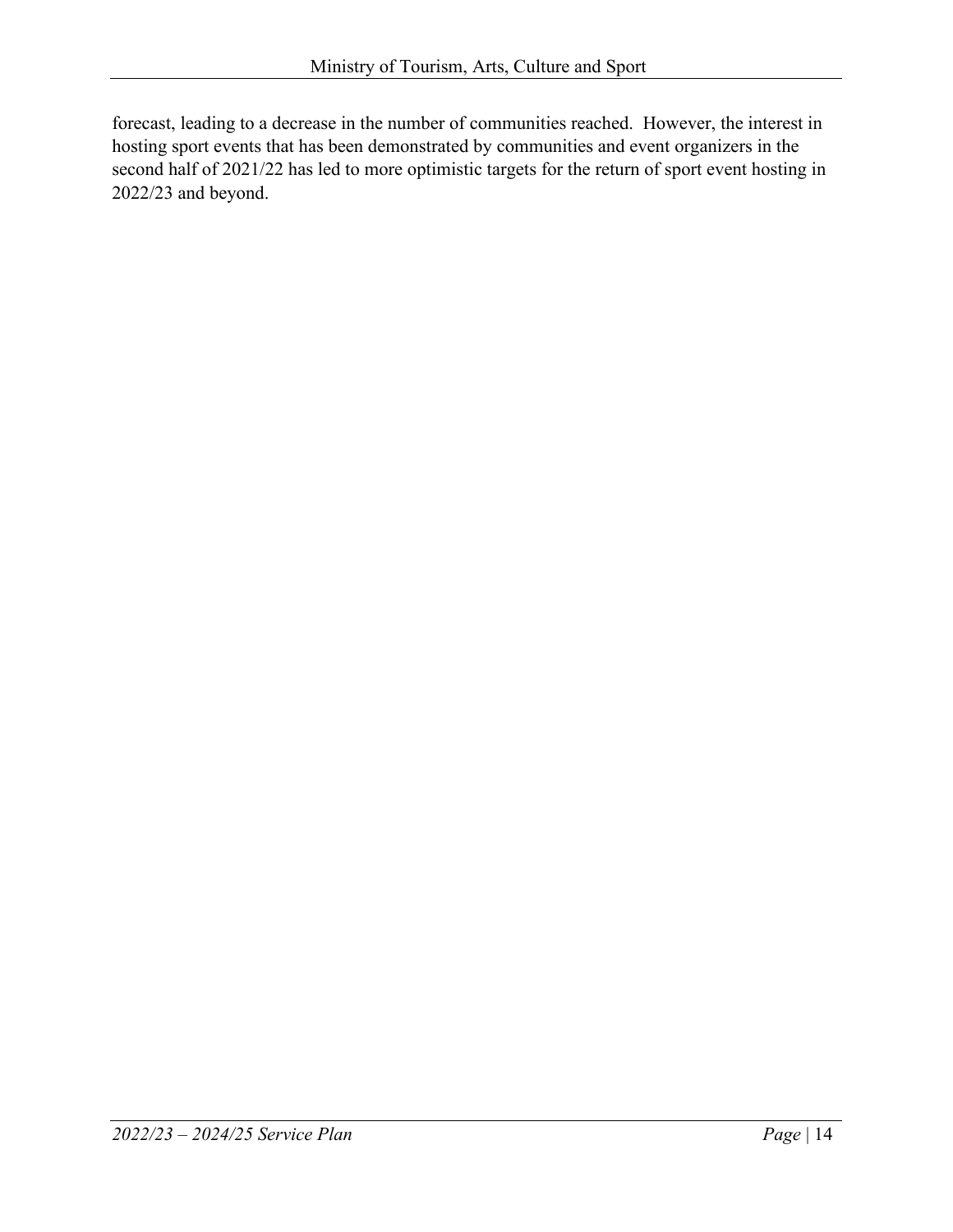## <span id="page-14-0"></span>**Financial Summary**

| <b>Core Business Area</b>                                    | 2021/22<br><b>Restated</b><br>Estimates <sup>1</sup>                     | 2022/23<br><b>Estimates</b> | 2023/24<br>Plan | 2024/25<br>Plan |  |  |  |  |
|--------------------------------------------------------------|--------------------------------------------------------------------------|-----------------------------|-----------------|-----------------|--|--|--|--|
| <b>Operating Expenses (\$000)</b>                            |                                                                          |                             |                 |                 |  |  |  |  |
| <b>Tourism Sector Strategy</b>                               | 24,429                                                                   | 24,429                      | 24,429          | 24,429          |  |  |  |  |
| Arts and Culture                                             | 38,003                                                                   | 38,008                      | 38,008          | 38,008          |  |  |  |  |
| Sport and Creative Sector                                    | 24,698                                                                   | 25,517                      | 25,517          | 25,517          |  |  |  |  |
| Transfer to Crown Corporations<br>and Agencies               | 76,851                                                                   | 78,271                      | 78,271          | 78,271          |  |  |  |  |
| <b>Executive and Support Services</b>                        | 1,719                                                                    | 1,730                       | 1,742           | 1,742           |  |  |  |  |
| <b>BC</b> Arts and Culture Endowment<br>Fund Special Account | 4,230                                                                    | 4,230                       | 4,230           | 4,230           |  |  |  |  |
| Physical Fitness and Amateur<br>Sports Fund Special Account  | 1,200                                                                    | 1,200                       | 1,200           | 1,200           |  |  |  |  |
| <b>Total</b>                                                 | 171,130                                                                  | 173,385                     | 173,397         | 173,397         |  |  |  |  |
|                                                              | <b>Ministry Capital Expenditures (Consolidated Revenue Fund) (\$000)</b> |                             |                 |                 |  |  |  |  |
| <b>Executive and Support Services</b>                        | $\mathbf{1}$                                                             | 3                           | $\overline{3}$  | $\overline{3}$  |  |  |  |  |
| <b>Total</b>                                                 | $\mathbf{1}$                                                             | 3                           | 3               | $\mathbf{3}$    |  |  |  |  |
|                                                              |                                                                          | Capital Plan (\$000)        |                 |                 |  |  |  |  |
| <b>BC Pavilion Corporation Capital</b><br>Fund               | 10,000                                                                   | 10,000                      | 10,000          | 10,000          |  |  |  |  |
| Royal BC Museum Capital Fund                                 | 110,779                                                                  | 55,946                      | 120,576         | 138,802         |  |  |  |  |
| <b>Total</b>                                                 | 120,779                                                                  | 65,946                      | 130,576         | 148,802         |  |  |  |  |
| <b>Other Financing Transactions (\$000)</b>                  |                                                                          |                             |                 |                 |  |  |  |  |
| Tourism Development<br>Disbursements                         | 600                                                                      | 600                         | 600             | 600             |  |  |  |  |
| <b>Total Net Cash Requirements</b>                           | 600                                                                      | 600                         | 600             | 600             |  |  |  |  |

<sup>1</sup> For comparative purposes, amounts shown for 2021/22 have been restated to be consistent with the presentation of the *2022/23 Estimates*.

\* Further information on program funding and vote recoveries is available in th[e Estimates and Supplement to the](http://www.bcbudget.gov.bc.ca/)  [Estimates.](http://www.bcbudget.gov.bc.ca/)